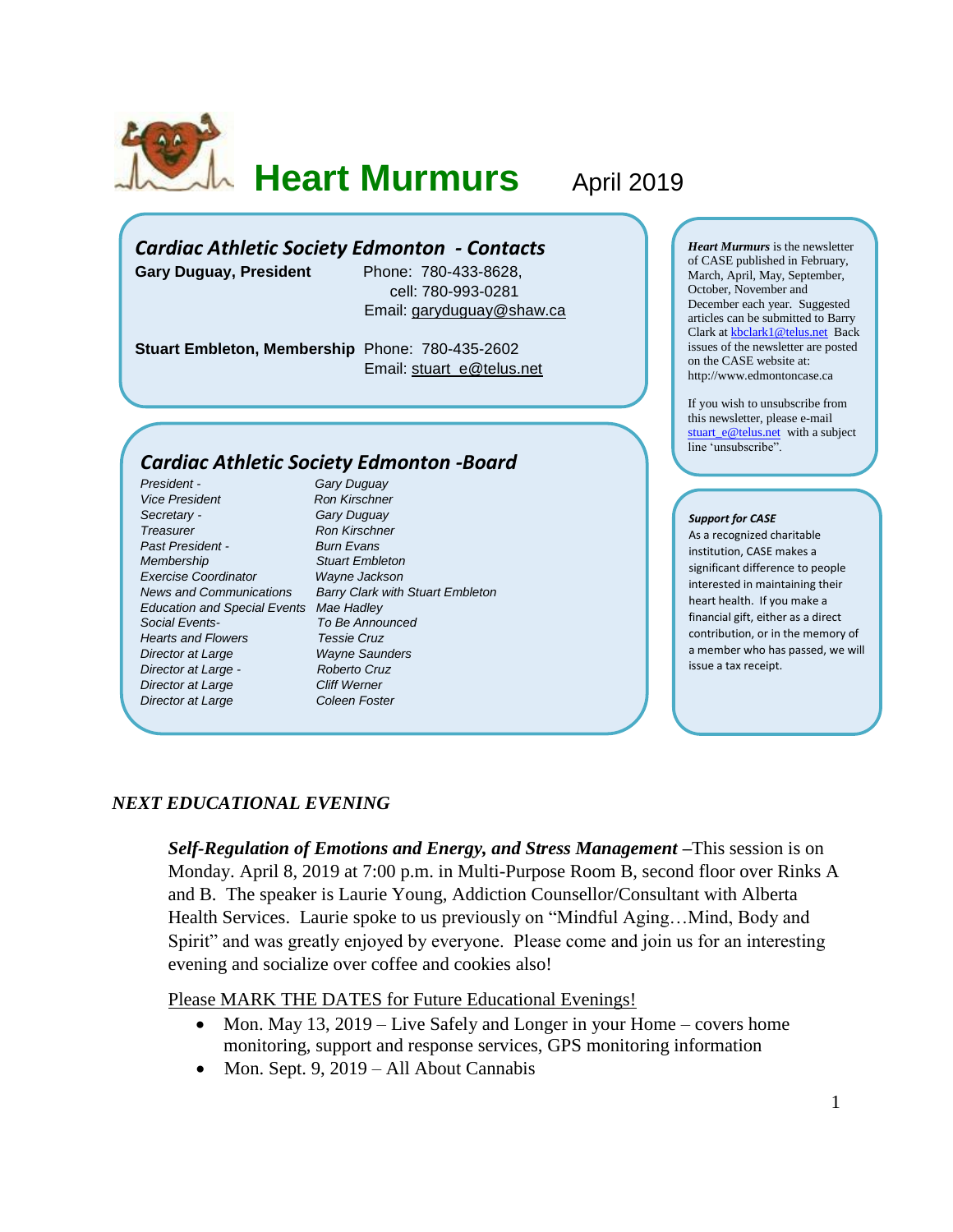### *COMING SOON*

Spring and summer are a great time to be a member of CASE. Our regular Volleyball and Exercise programs continue and in addition we have other activities that we have fun with and help to maintain our physical health and social contacts.

The *Annual CASE Barbeque* is scheduled for Friday June 7, 2019 at SEESA. Look for more information in the next few weeks regarding the availability of tickets. Save the date in your calendar!

Starting in May, (weather permitting) interested members get together to Golf at Twin Willows Golf Course at noon every Wednesday to play a round. In addition, there is an Annual CASE Golf Tourney as well as the highly popular Ed Abel Memorial Tourney in mid summer.

Wayne Jackson leads walks every 3 or 4 weeks through the summer. It is a great way to get out and enjoy the river valley with friends from CASE. Getting together for snacks or lunch is not unheard of…

# *A ROSE BY ANY OTHER NAME…*

To avoid any confusion, this is to let you know that the City of Edmonton, in its advertising, has renamed the regular Tuesday and Thursday exercise classes as "Healthy at Heart". Since the classes are in a City recreation facility, and are open to anyone who has paid admission, this is their right. This change has absolutely no effect on the exercise program, CASE and its members. Lynn will still lead the classes. Indeed, we hope that the new advertising of the classes will bring new participants to the classes and that they will find out more about CASE and its programs and benefits.

### *REDUCE YOUR STRESS TO PROTECT YOUR HEART*

A growing body of evidence suggests that psychological stress can contribute to cardiac risk. Stress from challenging situations and events plays a significant role in cardiovascular symptoms and outcome, particularly heart attack risk. Depression, anxiety, anger, hostility, and social isolation also affect cardiovascular health. Each of these factors heightens your chances of developing heart problems. But emotional issues are often intertwined: people who have one commonly have another. Many studies have documented that various forms of stress can take a toll on the heart:

**Workplace stress.** Women whose work is highly stressful have a 40% increased risk of heart disease (including heart attacks and the need for coronary artery surgery) compared with their less-stressed colleagues. These findings come from the Women's Health Study (WHS), which included more than 17,000 female health professionals.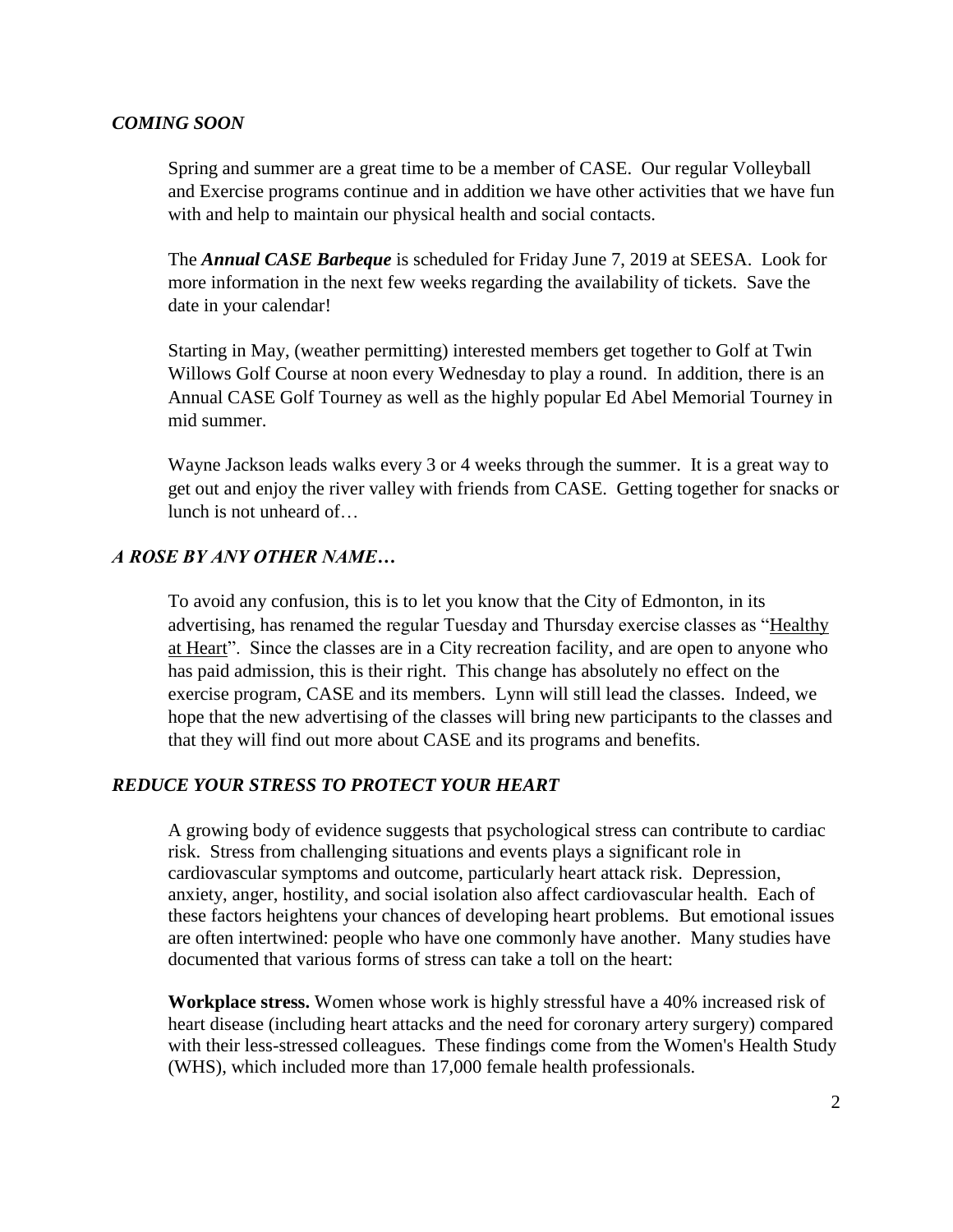For the study, researchers defined job strain as a combination of demand (the amount, pace, and difficulty of the work) and control (the ability to make work-related decisions or be creative at work). Earlier studies found similar trends among men: one documented a twofold higher risk of newly diagnosed heart disease among men who felt the rewards they received at work weren't compatible with their effort.

**Financial stress.** Heart attacks rose as the stock market crashed, according to a 2010 report in *The American Journal of Cardiology.* Researchers at Duke University reviewed medical records for 11,590 people who had undergone testing for heart disease during a three-year period, and then compared monthly heart attack rates with stock market levels. Heart attacks increased steadily during one eight-month period — September 2008 to March 2009 — that was particularly bad for the stock market.

**Caregiver stress.** Women who cared for a disabled spouse for at least nine hours a week were significantly more at risk of having a heart attack or dying from heart disease compared with women who had no caregiving duties, according to findings from the Nurses' Health Study. This large study followed more than 54,000 female nurses over a four-year period.

**Disaster-related stress.** Following the terrorist attacks of Sept. 11, 2001, researchers asked 2,700 American adults to complete an online survey of physical and mental health. People who had high levels of stress immediately after the attacks were nearly twice as likely to develop high blood pressure and more than three times as likely to develop heart problems during the following two years compared with those who had low stress levels.

Earthquakes also trigger stress-related heart problems — not just in their immediate wake but for years afterward, some research has shown. Sudden cardiac deaths rose sharply immediately after the 1994 earthquake in the Los Angeles area, and hospitalization for heart attacks jumped on the day of the 1995 temblor near Kobe, Japan. A longer-term follow-up of another major earthquake in Japan (Niigata-Chuetsu in 2004) revealed that death rates from heart attacks rose during the three years after the quake compared with rates during the five years prior to the disaster.

While you can't change the world around you, the following lifestyle changes can help you minimize your stress level:

- **Get enough sleep.** Lack of sound sleep can affect your mood, mental alertness, energy level, and physical health.
- **Exercise.** Physical activity alleviates stress and reduces your risk of becoming depressed — and it is good for your all-around health.
- **Learn relaxation techniques.** Meditation, progressive muscle relaxation, guided imagery, deep breathing exercises, and yoga are mainstays of stress relief. Your local hospital or community center may offer meditation or yoga classes, or you can learn about these techniques from books or videos.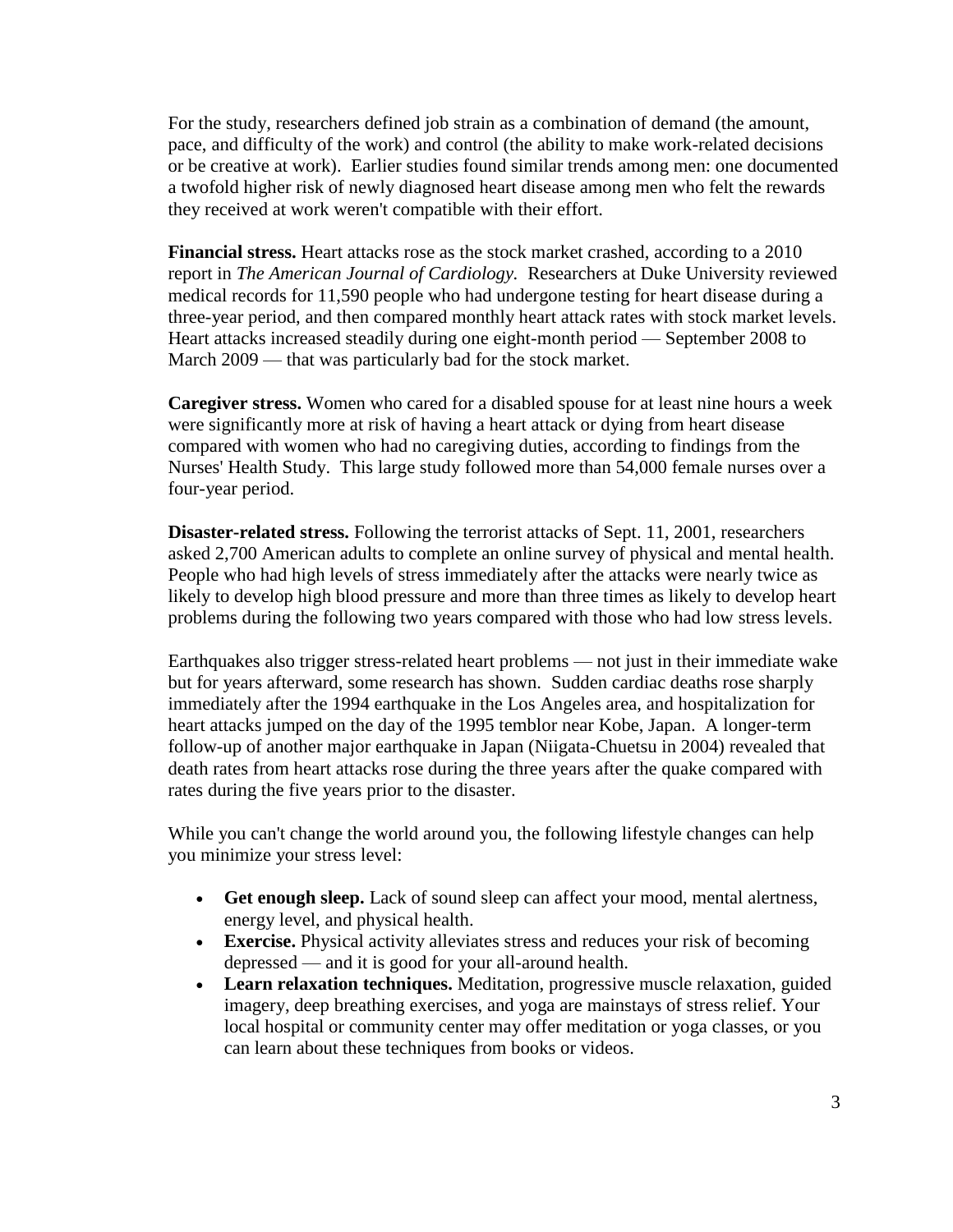- Learn time-management skills. These skills can help you juggle work and family demands.
- **Confront stressful situations head-on.** Don't let stressful situations fester. Hold family problem-solving sessions and use negotiation skills at work.
- **Nurture yourself.** Treat yourself to a massage. Truly savor an experience: eat slowly, focusing on each bite of that orange, or soak up the warm rays of the sun or the scent of blooming flowers during a walk outdoors. Take a nap. Enjoy the sounds of music you find calming.

Source: [https://www.health.harvard.edu/healthbeat/reduce-your-stress-to](https://www.health.harvard.edu/healthbeat/reduce-your-stress-to-protect-your-heart)[protect-your-heart](https://www.health.harvard.edu/healthbeat/reduce-your-stress-to-protect-your-heart)

# **HOW YOGA MAY ENHANCE HEART HEALTH**

In addition to boosting fitness and easing stress, yoga may also help you embrace a healthier lifestyle. Many people think of yoga mainly as an activity that promotes flexibility and balance. But this ancient tradition also includes breathing exercises, relaxation, and meditation. Together, these practices can lead to measurable improvements in factors connected with cardiovascular health, such as lower blood pressure, better sleep, and less artery-damaging inflammation.

"There are four distinct but interconnected areas in which yoga has specific benefits, not just for heart disease but any disease.

- 1. **Better overall fitness:** Active forms of yoga, such as power or Vinyasa yoga, are listed as examples of moderate-intensity exercise in the federal exercise guidelines. But the less-vigorous forms of yoga (as well as the active forms) boost muscle strength, flexibility, and balance. These features, which are often overlooked in other forms of exercise, are vital for overall physical fitness and well-being. Yoga also encourages deep, slow breathing, which helps lower blood pressure by an average of five points after a few months of regular practice, research suggests.
- 2. **Sustained self-regulation:** The relaxing, meditative aspect of yoga can build up your emotional resilience, helping you to stay calmer during times of stress. Stress, an unavoidable part of our daily lives, activates the body's fight-or-flight response. This triggers a rise in heart rate, blood pressure, and the release of stress hormones, all of which are hard on your cardiovascular system. Yoga helps activate the opposite effect, known as the rest-and-digest response. Over time, a regular yoga practice cultivates this "relaxation response," enabling you to be less reactive to stress and intense emotions. A single 90-minute session of yoga can lower levels of the stress hormone cortisol, according to one study.
- 3. **Greater mind-body awareness:** In a 2012 survey from the National Center for Complementary and Integrative Health, more than 80% of yoga enthusiasts said the practice decreased their stress. Nearly two-thirds reported that yoga motivated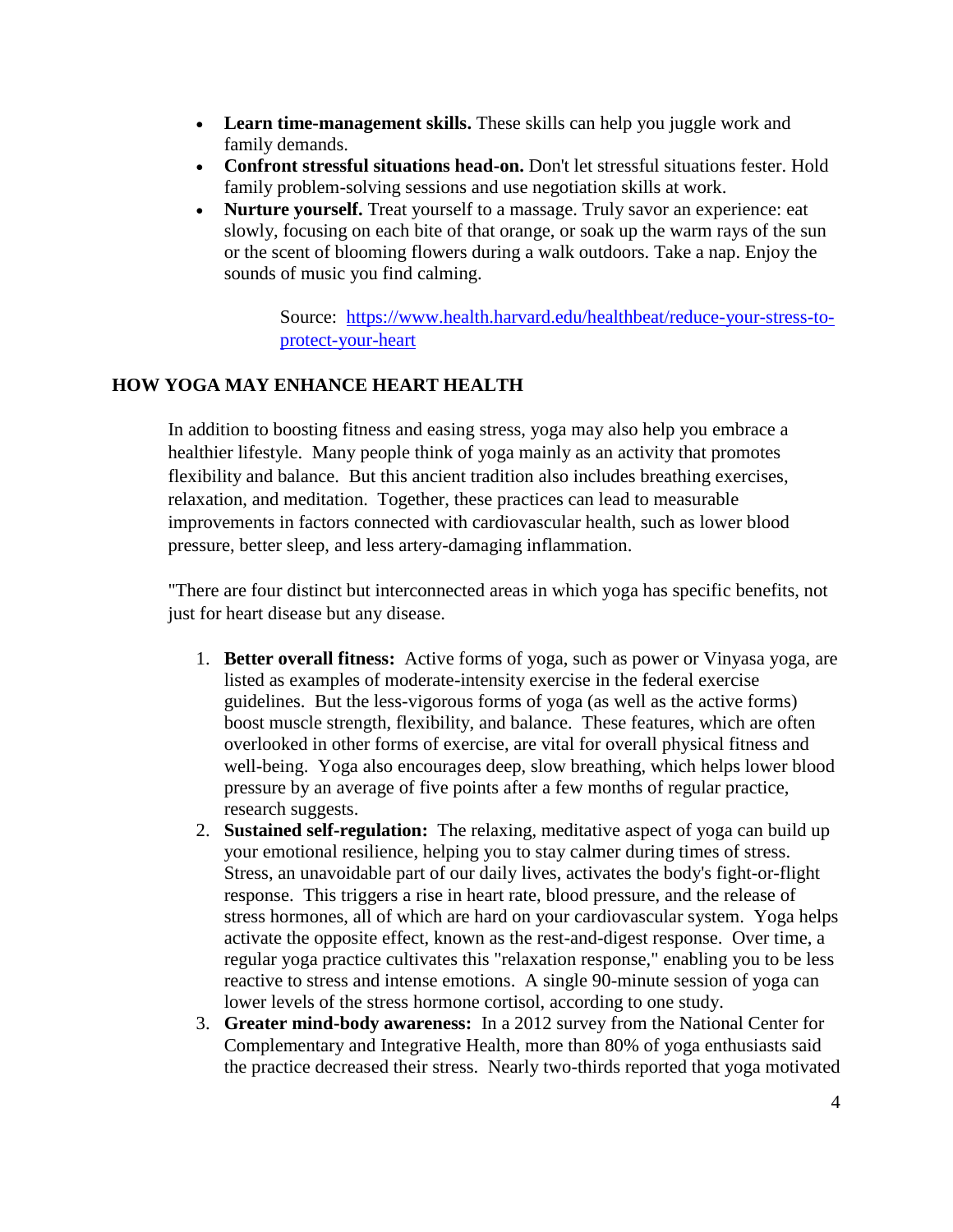them to exercise more regularly. Four in 10 respondents said they were inspired to eat healthier. These changes may reflect the heightened mind-body awareness that yoga practitioners experience. You are more aware of the positive feelings you enjoy when you eat healthy foods and exercise. You're also more likely to notice the negative effects of eating junk food and sitting on a couch all day. Making healthy lifestyle changes is perhaps the most important thing you can do to prevent heart disease.

4. **Transformation over time?** After years of doing yoga, some people find that the practice transforms their lives to an even greater degree. They have a different perspective on the meaning and purpose of their life, and their goals become less materialistic and more spiritual and charitable. While the relevance to heart disease may be tenuous, some research has found that people with a higher sense of purpose in life are less likely to have a heart attack, stroke, or related cardiovascular problem compared with people who have a lower sense of purpose.

Moreover, there's good evidence, dating back to 1990, that a lifestyle that includes yoga as one of its four key components (along with a low-fat vegetarian diet, moderate exercise, and the maintenance of loving, supportive relationships) can shrink blockages in arteries, without the use of medication.

If you're new to yoga, seek out a beginner or "gentle" class, especially if you're over 65 or have any medical conditions. To reap the greatest reward, find a class that features all four pillars of yoga: postures, breathing practices, deep relaxation, and meditation. In addition to dedicated yoga studios, many health clubs and community or senior centers now offer classes.

Source: *[Harvard Heart Letter](https://www.health.harvard.edu/newsletters/harvard_heart_letter/2019/april)* Published: April, 2019